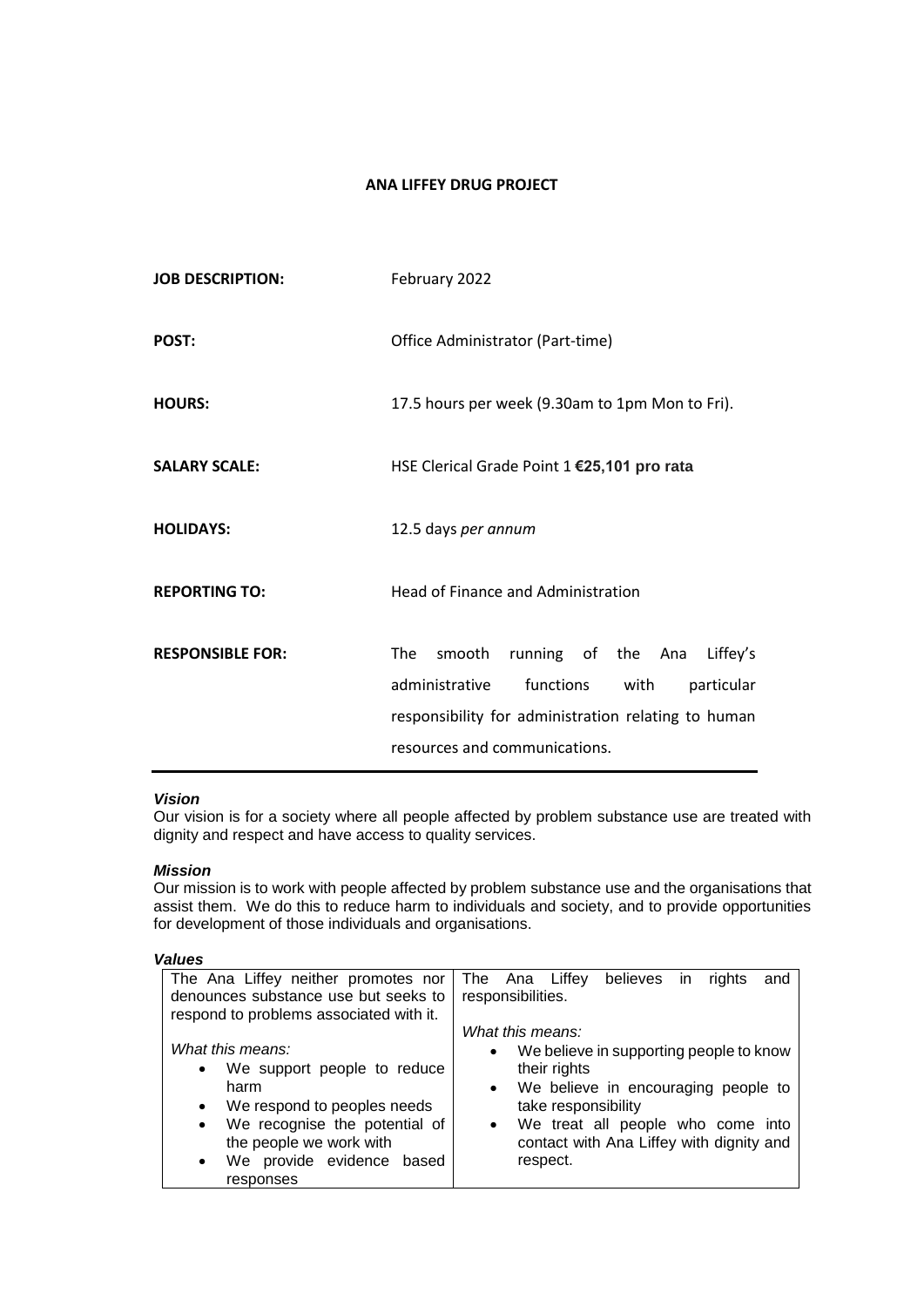| We are innovative.<br>$\bullet$                    |                                                                               |
|----------------------------------------------------|-------------------------------------------------------------------------------|
| The Ana Liffey is pragmatic.                       | The Ana Liffey aims to make a<br>positive<br>contribution to society.         |
| What this means:                                   |                                                                               |
| We turn words into actions<br>$\bullet$            | What this means:                                                              |
| What matters is what we do<br>$\bullet$            | We actively engage in the promotion of<br>$\bullet$<br>a partnership approach |
| We identify, take and manage<br>$\bullet$<br>risks | • We are open and accountable                                                 |
| We are solution focused<br>$\bullet$               | We are a quality led organisation and a<br>$\bullet$                          |
| We deliver on our commitments.<br>$\bullet$        | leader in good professional practice                                          |
|                                                    | national<br>local.<br>We<br>have a<br>and<br>$\bullet$                        |
|                                                    | international perspective.                                                    |

#### **JOB AND PERSON SUMMARY**

Working as part of our busy central office Finance and Administration team, your focus of responsibility is the efficient and effective administration of our organisation, with a particular focus on human resources administration for the Poole Volunteer Programme and organsiational recruitment drives. . You will work closely with the wider team to refine, develop, create and operate systems and structures to help us best manage our office functions. You will also work closely with the organisations team leaders and managers to coordinate volunteer and staff related administration. The role requires a highly motivated organiser who thrives in a busy environment, and a task focused problem solver used to establishing and maintaining effective administrative systems. The role requires a skilled user of Microsoft Word and Excel, and experience working in the online environment.

Note the role does allow for remote working, in-office working and a blend of the two modalities. You will need to be able to attend offices in Dublin City Centre as needed with advance notice, as part of the role.

### **1. ADMINISTRATION**

- 1.1 To manage all incoming and outgoing correspondence via the organisational email accounts such a[s office@aldp.ie](mailto:office@aldp.ie) and [jobs@aldp.ie](mailto:jobs@aldp.ie)
- 1.2 **To manage the administration of the Poole Volunteer Programme including posting vacancies, screening applications and organising interviews.**
- 1.3 **To manage the administration of the organisations recruitment drives including posting vacancies, screening applications and organising interviews.**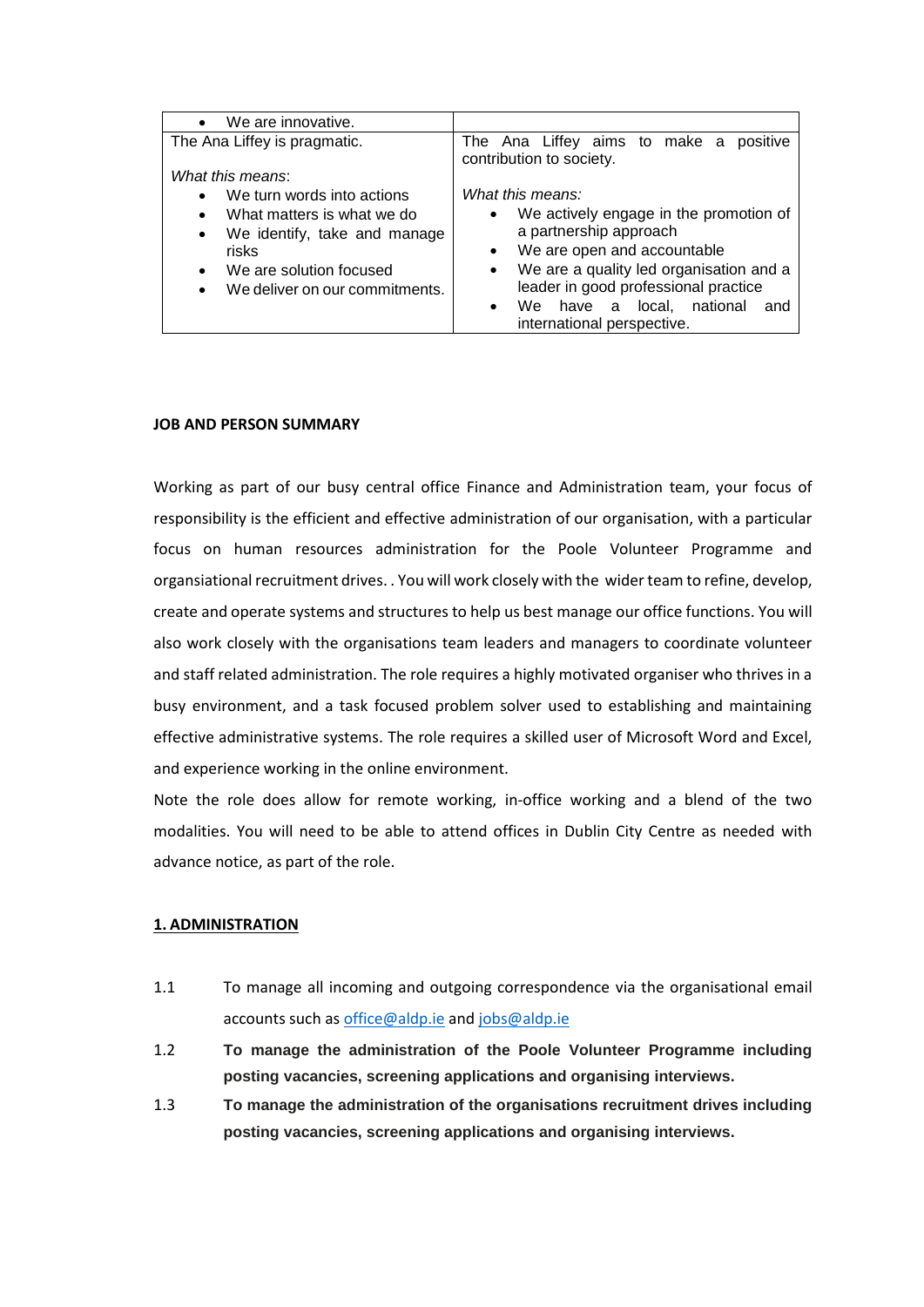- 1.4 To support new entrants to the organisation by organisation their relevant intake paperwork such as personal details and payroll forms.
- 1.5 To support new entrants to the organisation by organising their ICT needs such as work phones, laptops and organisational emails.
- 1.6 To file and maintain all office documentation in line with organisational policy
- 1.7 To further develop and implement policies on administrative file retention and security to ensure:
	- 1.7.1 Compliance with data protection requirements
	- 1.7.2 Where possible, a move towards a paperless office
- 1.8 Management of central office email account including voice mail system, invitation management etc.

## **2. PROCUREMENT AND STOCK MANAGEMENT**

- 2.1 To liaise with and be the key contact person for key suppliers, particularly in relation to:
	- 2.1.1 Office supplies
	- 2.1.2 Medical supplies
	- 2.1.3 Communications
	- 2.1.4 Waste disposal and recycling
	- 2.1.5 Building renovation and maintenance
- 2.2 With the Head of Finance and Administration, to ensure best value for all central purchases in line with all relevant procurement guidelines
- 2.3 To coordinate orders and deliveries across all locations as part of the wider team.

## **4.OPERATIONAL RESPONSIBILITIES**

4.1 Directing, coordinating and planning essential central services such as reception, security, maintenance, cleaning, mail, archiving, vehicles, travel, waste disposal, and recycling as part of the wider team.